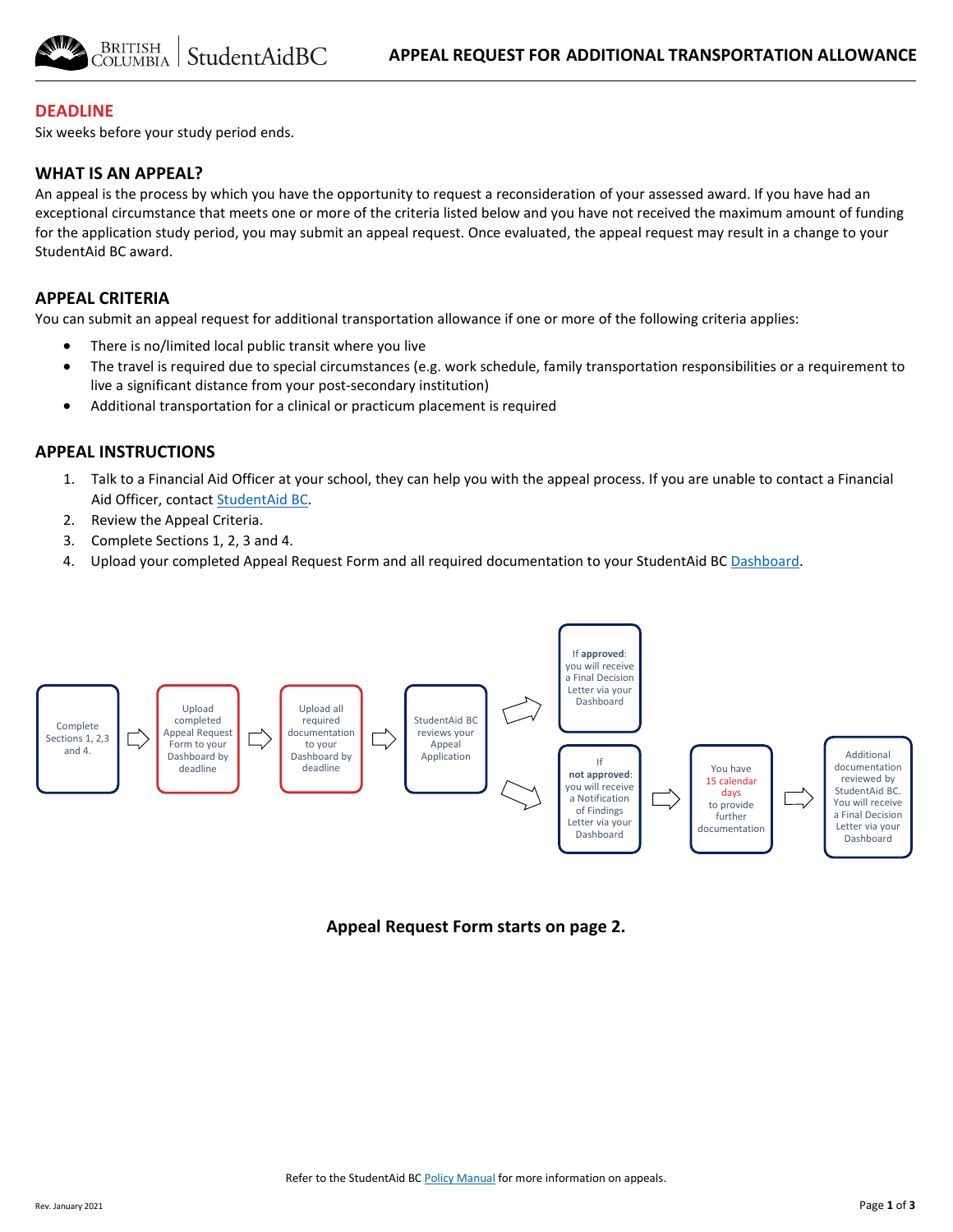| <b>SECTION 1 - STUDENT INFORMATION</b>                                                                             |                                   |                                                                                                 |                              |                                                                                                                                      |  |
|--------------------------------------------------------------------------------------------------------------------|-----------------------------------|-------------------------------------------------------------------------------------------------|------------------------------|--------------------------------------------------------------------------------------------------------------------------------------|--|
|                                                                                                                    | STUDENT'S SOCIAL INSURANCE NUMBER |                                                                                                 | STUDENT'S APPLICATION NUMBER |                                                                                                                                      |  |
|                                                                                                                    |                                   |                                                                                                 |                              |                                                                                                                                      |  |
|                                                                                                                    | STUDENT'S LAST NAME               |                                                                                                 |                              |                                                                                                                                      |  |
|                                                                                                                    |                                   |                                                                                                 |                              |                                                                                                                                      |  |
|                                                                                                                    | <b>STUDENT'S FIRST NAME</b>       |                                                                                                 |                              | <b>MIDDLE INITIAL</b>                                                                                                                |  |
|                                                                                                                    |                                   |                                                                                                 |                              |                                                                                                                                      |  |
|                                                                                                                    |                                   | <b>SECTION 2 - REQUIRED DOCUMENTATION</b>                                                       |                              |                                                                                                                                      |  |
| You must submit all of the following documentation to your StudentAid BC Dashboard to support your appeal request: |                                   |                                                                                                 |                              |                                                                                                                                      |  |
|                                                                                                                    |                                   |                                                                                                 |                              | A letter describing the circumstance(s) that meets one or more of the Appeal Criteria (see page 1) and why you cannot move           |  |
|                                                                                                                    | closer to your school.            |                                                                                                 |                              |                                                                                                                                      |  |
|                                                                                                                    |                                   | All relevant supporting documentation (work schedule, clinical or practicum information, etc.). |                              |                                                                                                                                      |  |
|                                                                                                                    |                                   |                                                                                                 |                              |                                                                                                                                      |  |
|                                                                                                                    | A copy of the vehicle insurance.  |                                                                                                 |                              |                                                                                                                                      |  |
|                                                                                                                    |                                   |                                                                                                 |                              | YOUR ASSESSMENT WILL BE DELAYED OR DENIED IF YOU DO NOT SUBMIT ALL REQUIRED DOCUMENTATION.                                           |  |
| <b>SECTION 3 - TRAVEL INFORMATION</b>                                                                              |                                   |                                                                                                 |                              |                                                                                                                                      |  |
| 1.                                                                                                                 |                                   | Could you move closer to your school for the same or less living costs?                         | YES                          | <b>NO</b>                                                                                                                            |  |
|                                                                                                                    |                                   | If YES: You do not qualify for this allowance. Do not complete this form.                       |                              | If NO: Continue to question 2. Please explain why you cannot move closer to your school in your letter (see required documentation). |  |
| 2.                                                                                                                 |                                   | Provide cost information for your monthly housing and motor vehicle costs:                      |                              |                                                                                                                                      |  |
|                                                                                                                    | RENT                              | .00<br>Ş                                                                                        | GAS                          | .00<br>Ş                                                                                                                             |  |
|                                                                                                                    | <b>HYDRO</b>                      | \$<br>.00                                                                                       | <b>VEHICLE INSURANCE</b>     | .00<br>Ş                                                                                                                             |  |
|                                                                                                                    | <b>VEHICLE PAYMENT</b>            | \$<br>.00                                                                                       | <b>VEHICLE UPKEEP</b>        | \$<br>.00                                                                                                                            |  |
| 3.                                                                                                                 |                                   | Is public transit to your school available in your neighbourhood?                               | <b>YES</b>                   | <b>NO</b>                                                                                                                            |  |
|                                                                                                                    |                                   | If YES: Does public transit take more than two hours from your neighbourhood                    |                              |                                                                                                                                      |  |
|                                                                                                                    |                                   | to your school and back by the quickest/most direct route?                                      |                              | <b>NO</b><br>YES                                                                                                                     |  |
| 4.                                                                                                                 |                                   |                                                                                                 |                              | During your study period, what is the average number of kilometers you will travel each week from your place of residence to your    |  |

5. If you must also travel by car to take your child(ren) to and from daycare, please provide:

The number of trips each week: \_\_\_\_\_\_

Distance travelled: **Kilometers**